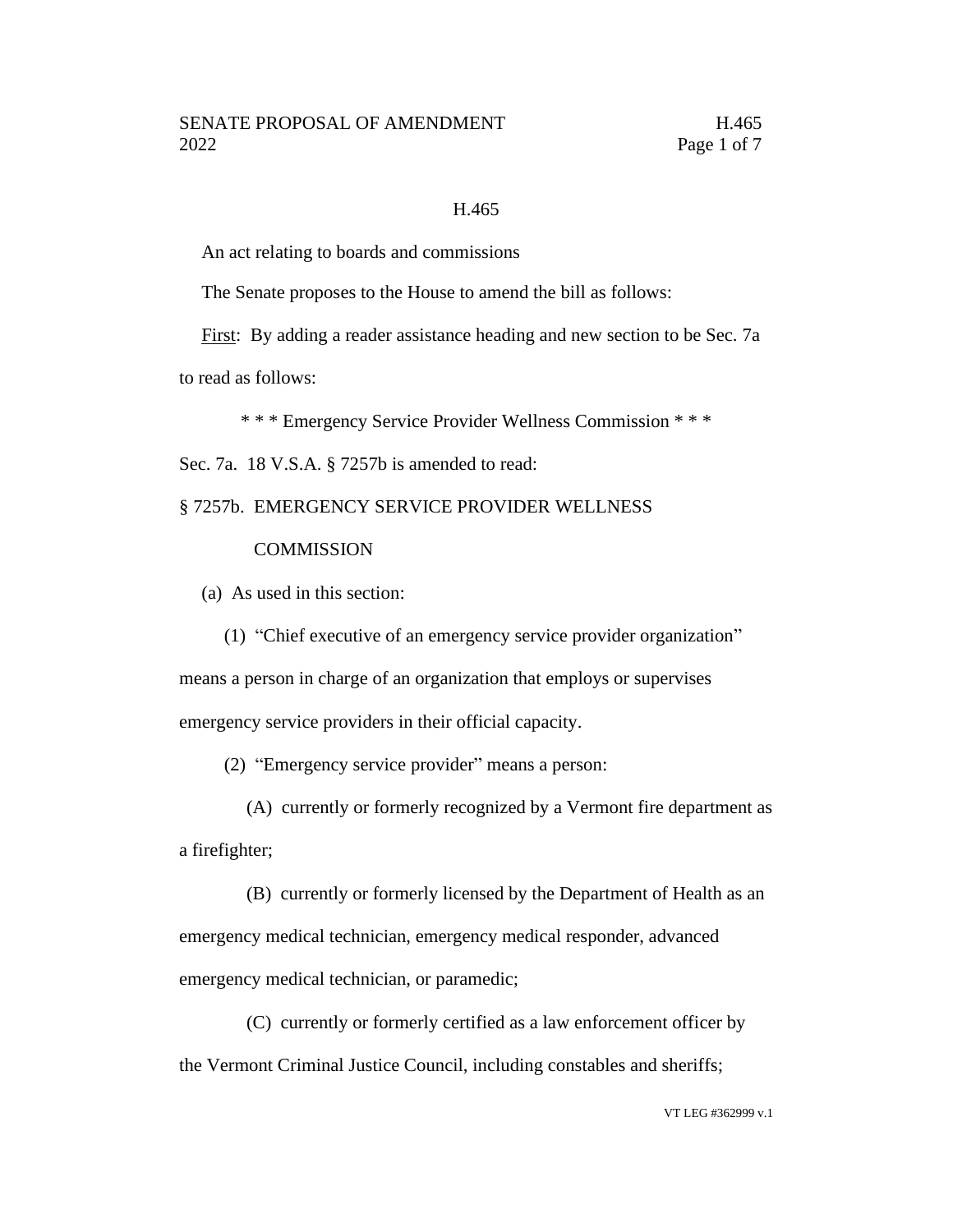(D) currently or formerly employed by the Department of Corrections as a probation, parole, or correctional facility officer; or

(E) currently or formerly certified by the Vermont Enhanced 911 Board as a 911 call taker or employed as an emergency communications dispatcher providing service for an emergency service provider organization; or

(F) currently or formerly registered as a ski patroller at a Vermont ski resort with the National Ski Patrol or Professional Ski Patrol Association.

(3) "Licensing entity" means a State entity that licenses or certifies an emergency service provider.

(b) There is created the Emergency Service Provider Wellness Commission within the Agency of Human Services that, in addition to the purposes listed below, shall consider the diversity of emergency service providers on the basis of gender, race, age, ethnicity, sexual orientation, gender identity, disability status, and the unique needs that emergency service providers who have experienced trauma may have as a result of their identity status:

(1) to identify where increased or alternative supports or strategic investments within the emergency service provider community, designated or specialized service agencies, or other community service systems could improve the physical and mental health outcomes and overall wellness of emergency service providers;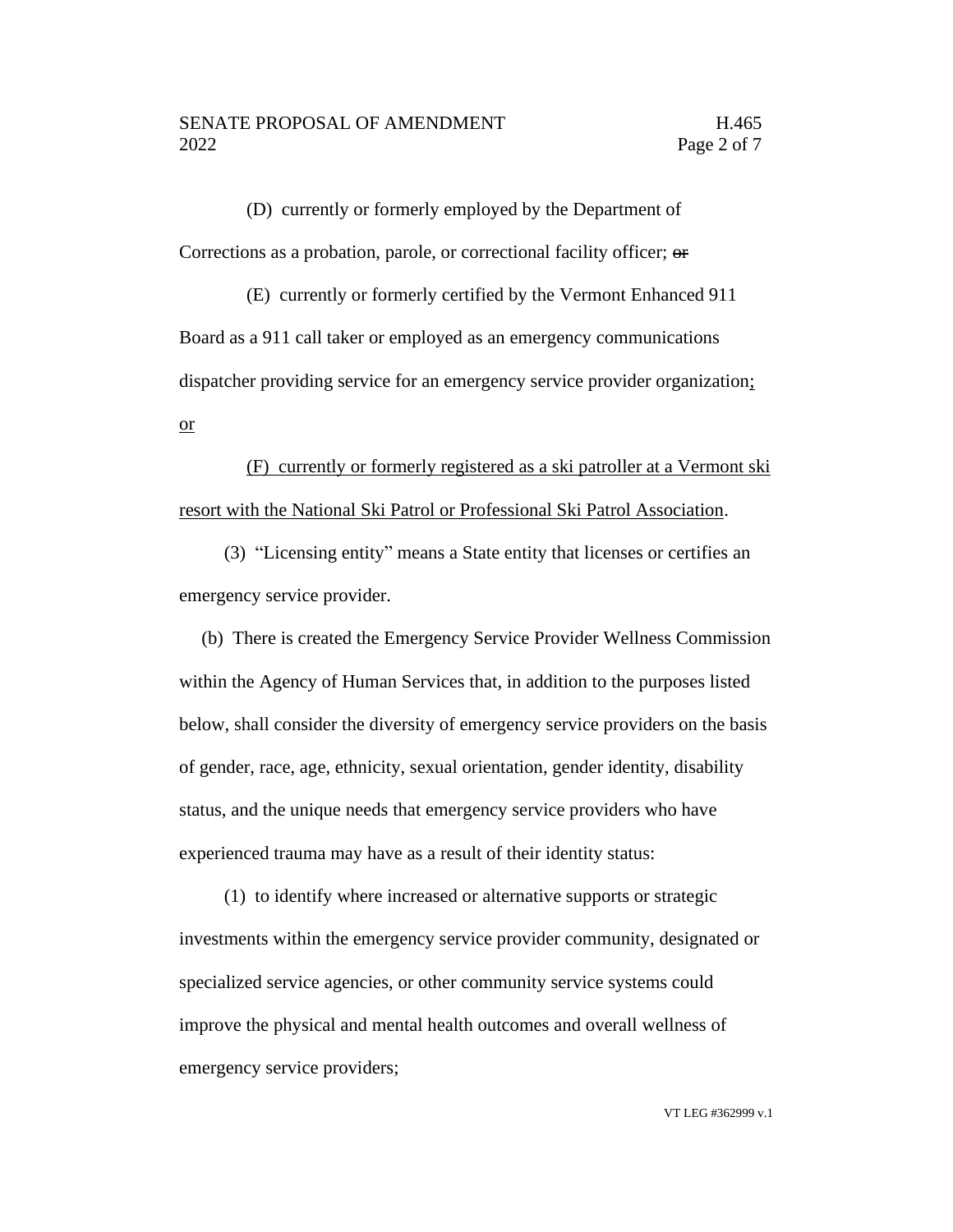(2) to identify how Vermont can increase capacity of qualified clinicians in the treatment of emergency service providers to ensure that the services of qualified clinicians are available throughout the State without undue delay;

(3) to create materials and information, in consultation with the Department of Health, including a list of qualified clinicians, for the purpose of populating an electronic emergency service provider wellness resource center on the Department of Health's website;

(4) to educate the public, emergency service providers, State and local governments, employee assistance programs, and policymakers about best practices, tools, personnel, resources, and strategies for the prevention and intervention of the effects of trauma experienced by emergency service providers;

(5) to identify gaps and strengths in Vermont's system of care for both emergency service providers who have experienced trauma and their immediate family members to ensure access to support and resources that address the impacts of primary and secondary trauma;

(6) to recommend how peer support services and qualified clinician services can be delivered regionally or statewide;

(7) to recommend how to support emergency service providers in communities that are resource challenged, remote, small, or rural;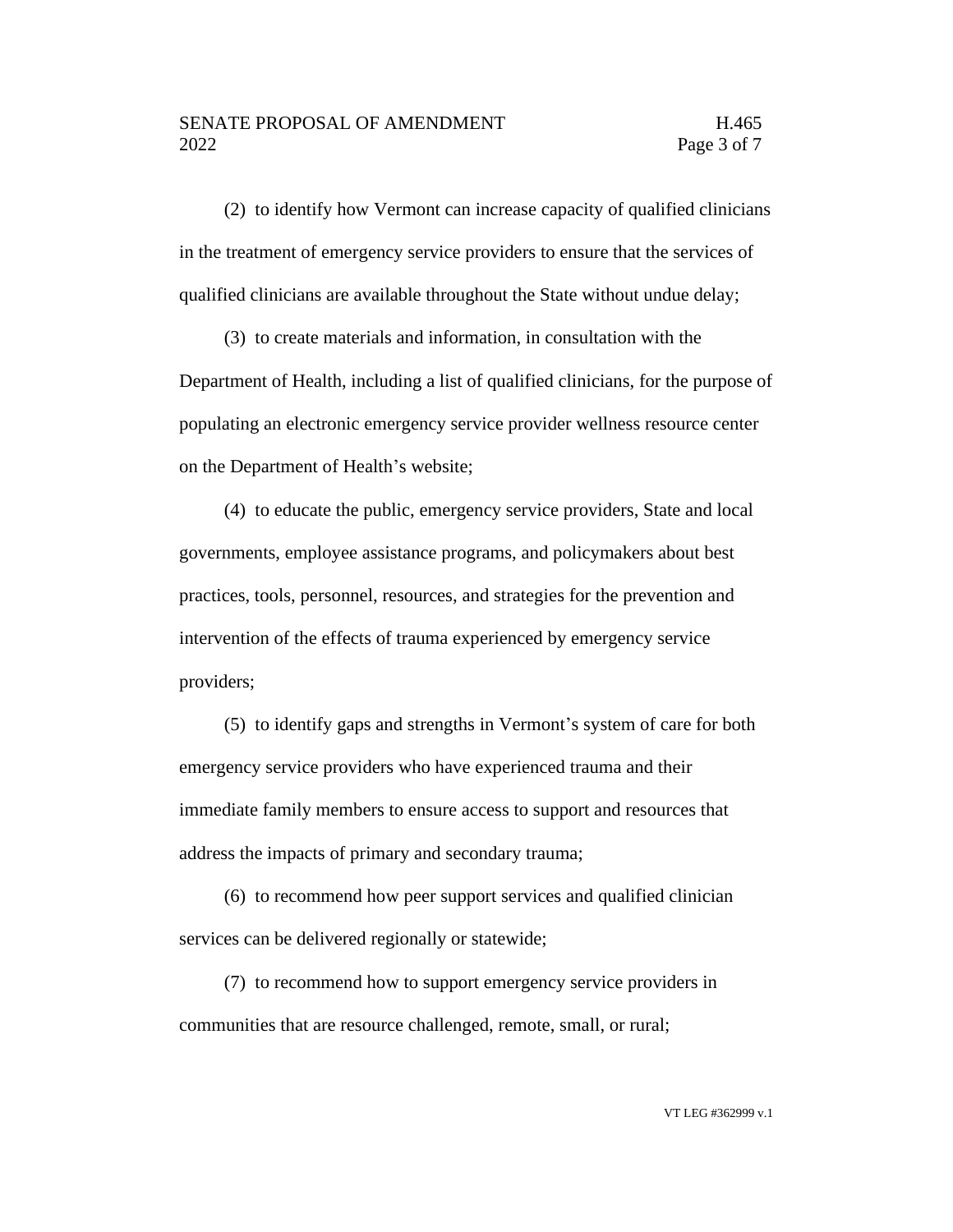### SENATE PROPOSAL OF AMENDMENT H.465 2022 **Page 4 of 7**

(8) to recommend policies, practices, training, legislation, rules, and services that will increase successful interventions and support for emergency service providers to improve health outcomes, job performance, and personal well-being and reduce health risks, violations of employment, and violence associated with the impact of untreated trauma, including whether to amend Vermont's employment medical leave laws to assist volunteer emergency service providers in recovering from the effects of trauma experienced while on duty; and

(9) to consult with federal, State, and municipal agencies, organizations, entities, and individuals in order to make any other recommendations the Commission deems appropriate.

(c)(1) The Commission shall comprise the following members and, to the extent feasible, include representation among members that reflects the gender, gender identity, racial, age, ethnic, sexual orientation, social, and disability status of emergency service providers in the State:

\* \* \*

(W) a representative, appointed by the Vermont Association for Hospitals and Health Systems; and

(X) the Executive Director of the Enhanced 911 Board or designee; and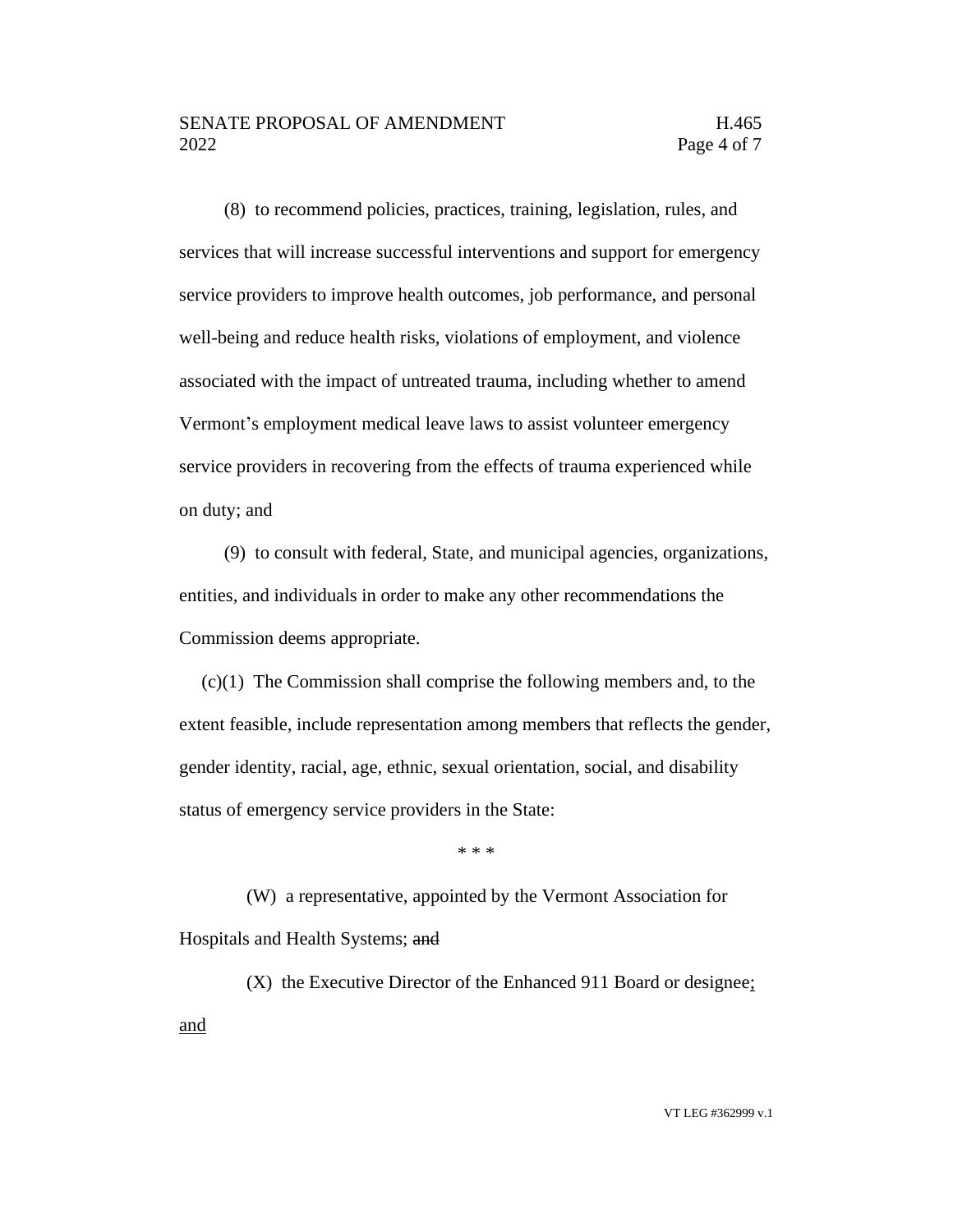(Y) a member of the National Ski Patrol appointed by consensus agreement of the National Ski Patrol Northern Vermont and Southern Vermont Regional Directors.

\* \* \*

Second: In Sec. 8, 32 V.S.A. § 1010, in subdivision (e)(1), following the last sentence of the subdivision, by inserting the following:

Prior to submitting this schedule, the Governor shall consult with each elective officer or State officer who administers per diems that are not funded by the General Fund.

Third: In Sec. 8, 32 V.S.A. § 1010, in subdivision (e)(2), following the last sentence of the subdivision, by inserting the following:

The agency or department shall include within its annual budget documentation the justification for any current or projected per diem rate that is greater than \$50.00, including the justification for authorizing a per diem rate of greater than \$50.00 for a board, commission, council, or committee created by executive order pursuant to subsection (g) of this section.

Fourth: In Sec. 8, 32 V.S.A. § 1010, in subsection (e), by inserting a new subdivision to be subdivision (3) to read as follows:

(3) When the General Assembly is not in session, a department or agency may only increase the per diem rate above the level included in their budget submission if approved by the Commissioner of Finance and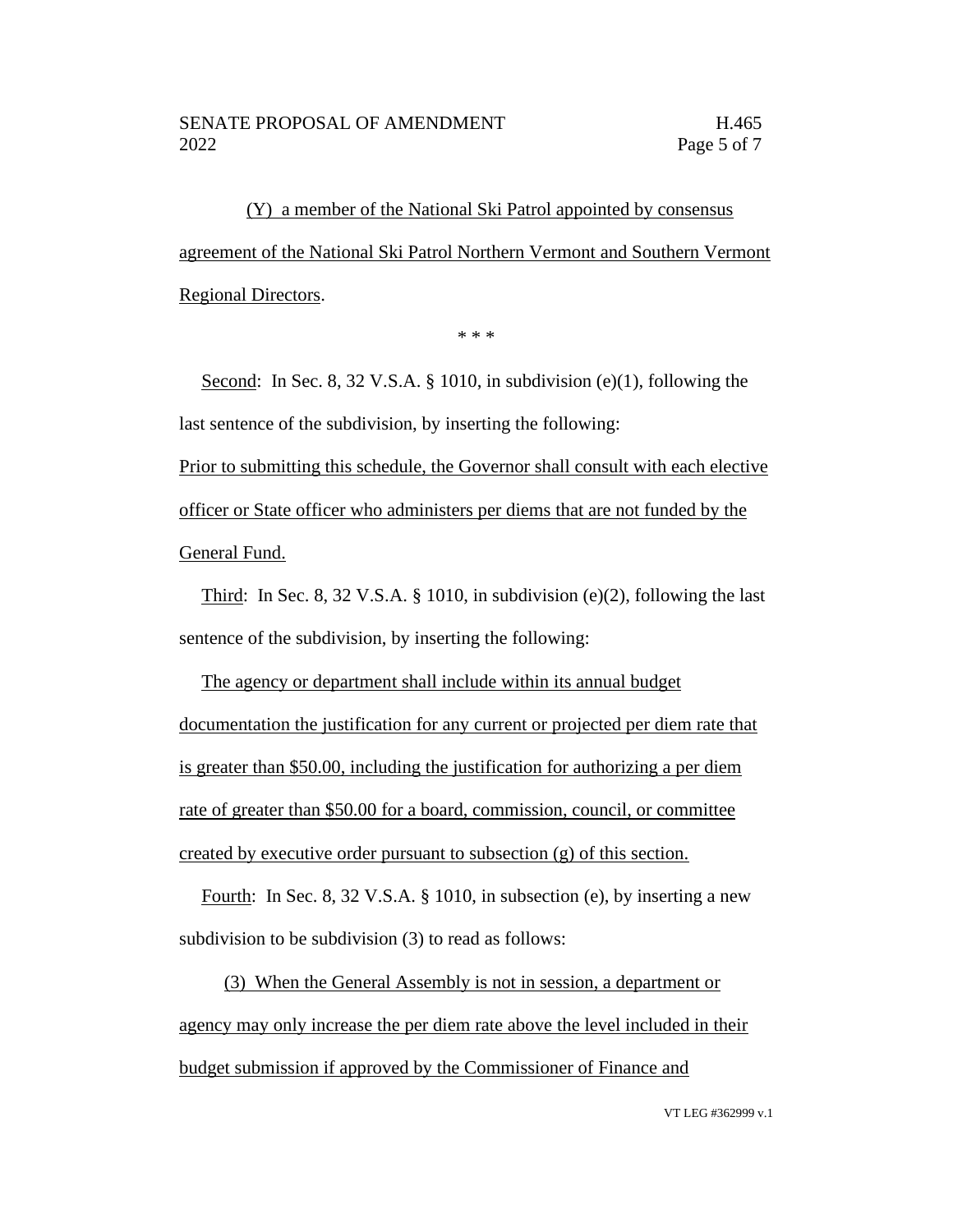Management after review of written justification for the per diem rate adjustment.

Fifth: By striking out Sec. 9, effective date, and its reader assistance heading in their entireties and inserting in lieu thereof two new sections to be Secs. 9 and 10 and a reader assistance heading to read as follows:

Sec. 9. DEPARTMENT OF FINANCE AND MANAGEMENT; FISCAL

# YEAR 2024; PER DIEM MAXIMUM; REPORT

(a) Fiscal year 2024. The fiscal year 2024 annual budget report of the Governor and the fiscal year 2024 annual budget documentation submitted by agencies and departments shall include the documentation and information required in Sec. 8 of this act regarding current and proposed per diem rates for boards, commissions, councils, and committees.

(b) Report. On or before December 1, 2024, the Department of Finance and Management shall submit a written report to the House and Senate Committees on Appropriations and on Government Operations with a recommendation on whether to establish a maximum per diem rate for boards, commissions, councils, or committees and any legislative actions necessary to increase uniformity and equality of per diem rates across State government.